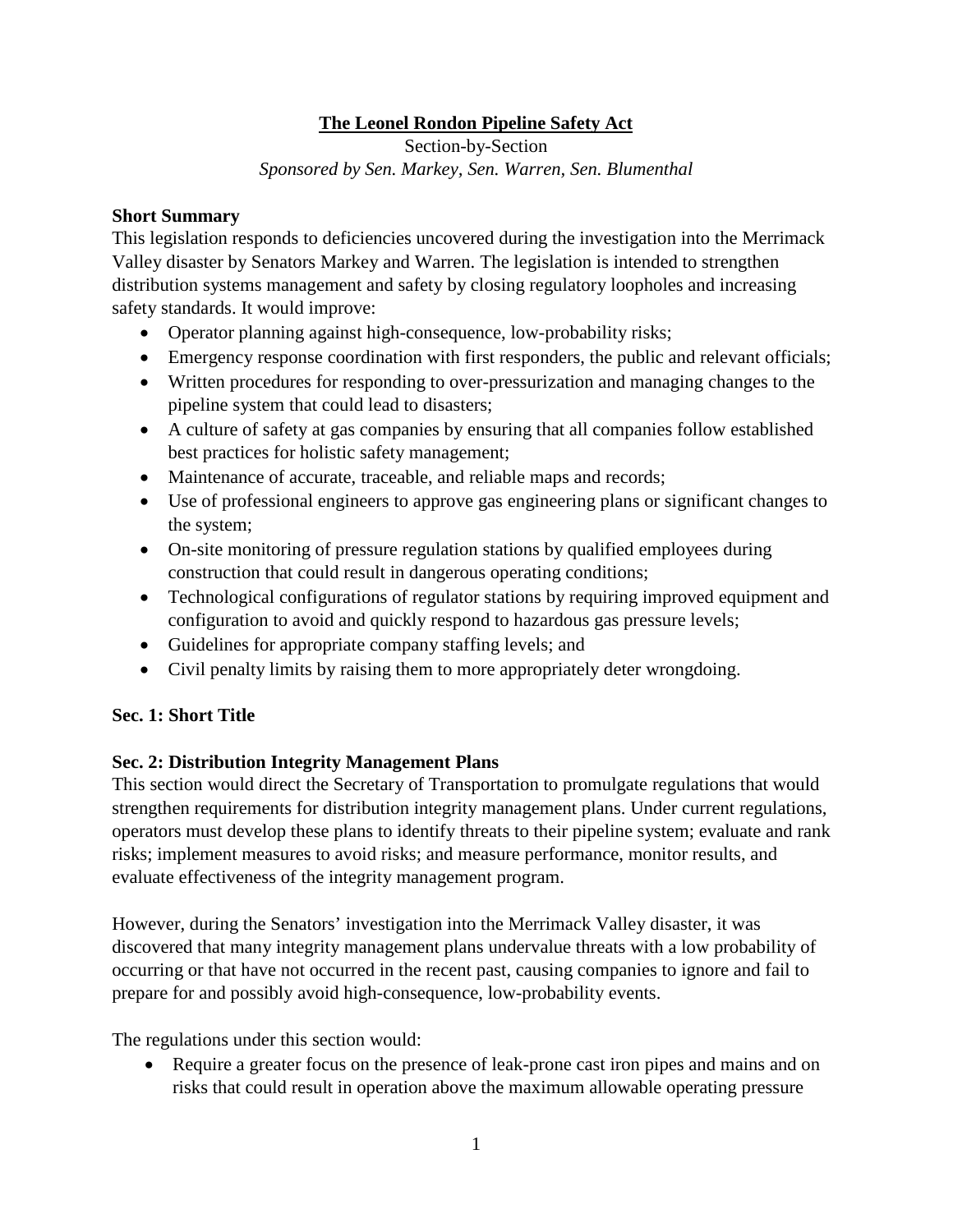- Direct companies to avoid using a risk rating of zero for low-probability events, like the over-pressurization event in the Merrimack Valley, in order to decrease the likelihood that companies fail to address rare but devastating system failures.
- Require distribution operators to submit copies of their distribution integrity management plans, emergency response plans, and procedural operations and maintenance manuals to PHMSA or to the certified State authority, if applicable. The responsible regulatory agency must have updated copies of all of these documents onhand to review and inspect whenever necessary.
- Strengthen the PHMSA yearly audits of how states are doing in regulating pipeline distribution companies.
	- o Through regulations, PHMSA would make sure that these yearly evaluations review the State's capability to assess the plans and manuals submitted to the state.
	- o These regulations would also require that State authorities have a sufficient number of inspectors to ensure safe operations, determined by a formula that takes into account factors including the age of the system in the state, population density, and geologic factors.

### **Section 3. Emergency Response Plans**

This section would direct the Secretary to issue regulations to strengthen Emergency Response Plans. Under current regulations, all gas distribution operators must have written plans to minimize the hazard resulting from a gas pipeline emergency. After the Merrimack Valley disaster, local officials and residents noted the public silence of Columbia Gas as a cause of confusion and concern, and officials also were not contacted sufficiently soon after the disaster began.

These regulations would:

- Require that operators establish protocols for communicating with fire, police, and other relevant public officials as soon as practicable, but no later than 30 minutes after a disaster that includes fires, explosions, or one or more fatalities or results in the shutdown of gas to more than 100 customers.
- Strengthen the requirements for public communication after a disaster of that magnitude, done in consultation with fire, police, and other public officials.
- Direct companies to develop and implement a voluntary, opt-in system that would allow gas distribution operators to communicate rapidly with customers in the event of an emergency.

### **Section 4: Operations and Maintenance Manuals**

This section would direct the Secretary to issue regulations to strengthen gas distribution operators' procedural manuals for operations, maintenance, and emergencies. Under current regulations, all gas distribution operators must have a manual of written procedures for conducting operations and maintenance activities, and this manual must be reviewed and updated by the operator at least once each calendar year.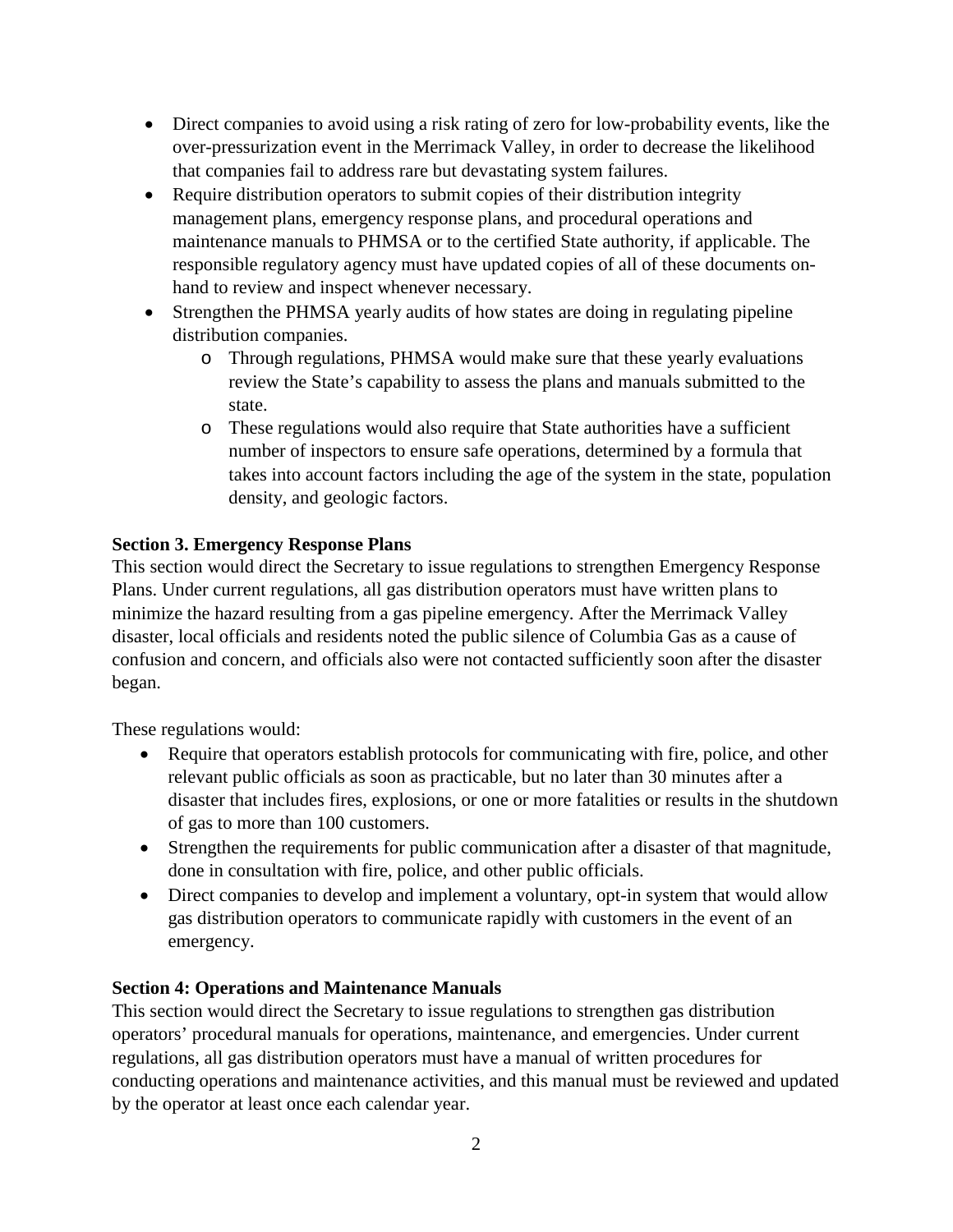These regulations would:

- Direct operators to have written procedures for responding to over-pressurization alarms, including a clear timeline and order of operations for responding to such an event and shutting down portions of the gas distribution system, if necessary.
- Require the inclusion of a procedure for managing changes to the distribution system that ensures relevant employees, as determined by the regulations, review construction documents to make sure they are accurate, complete, correct and will not lead to disaster.

In the Merrimack Valley disaster investigation, it was determined that the relevant employees with an overview of the gas distribution system did not review construction documents, allowing flawed work plans to be used for construction.

# **Section 5: Pipeline Safety Management Systems**

This section would the Secretary to issue regulations to ensure that gas pipeline companies employ practices to promote a safety culture across all operations at their companies. These regulations would require companies to implement best safety practices, called a pipeline safety management system, in accordance with Recommended Practice 1137 of the American Petroleum Institute.

These safety management systems were recommended by the National Transportation Safety Board in its review of the Merrimack Valley accident.

Regulations that implement these practices would:

- Help operators holistically manage pipeline safety, and continuously measure progress to improve overall pipeline safety performance.
- Develop a system that can be used by regulators to evaluate the effectiveness of each company's pipeline safety management system, including by using independent thirdparty evaluators if necessary.

# **Section 6. Pipeline Safety Practices**

This section would direct the Secretary to develop regulations that would strengthen the overall safety of the gas distribution system.

These regulations would:

• Direct operators to develop and maintain traceable, reliable, complete, and up-to-date records of the gas distribution system in each region of operation, and make sure that those maps and drawings are accessible to all relevant employees and provided to the relevant regulatory authority. These maps also much show the high-, medium-, and lowpressure gas systems. According to the National Transportation Safety Board, the Merrimack Valley disaster was linked to the use of incomplete maps that failed to depict key sensing lines attached to a pipe that was abandoned and contributed to the disaster. As a result, the National Transportation Safety Board recommended that the company